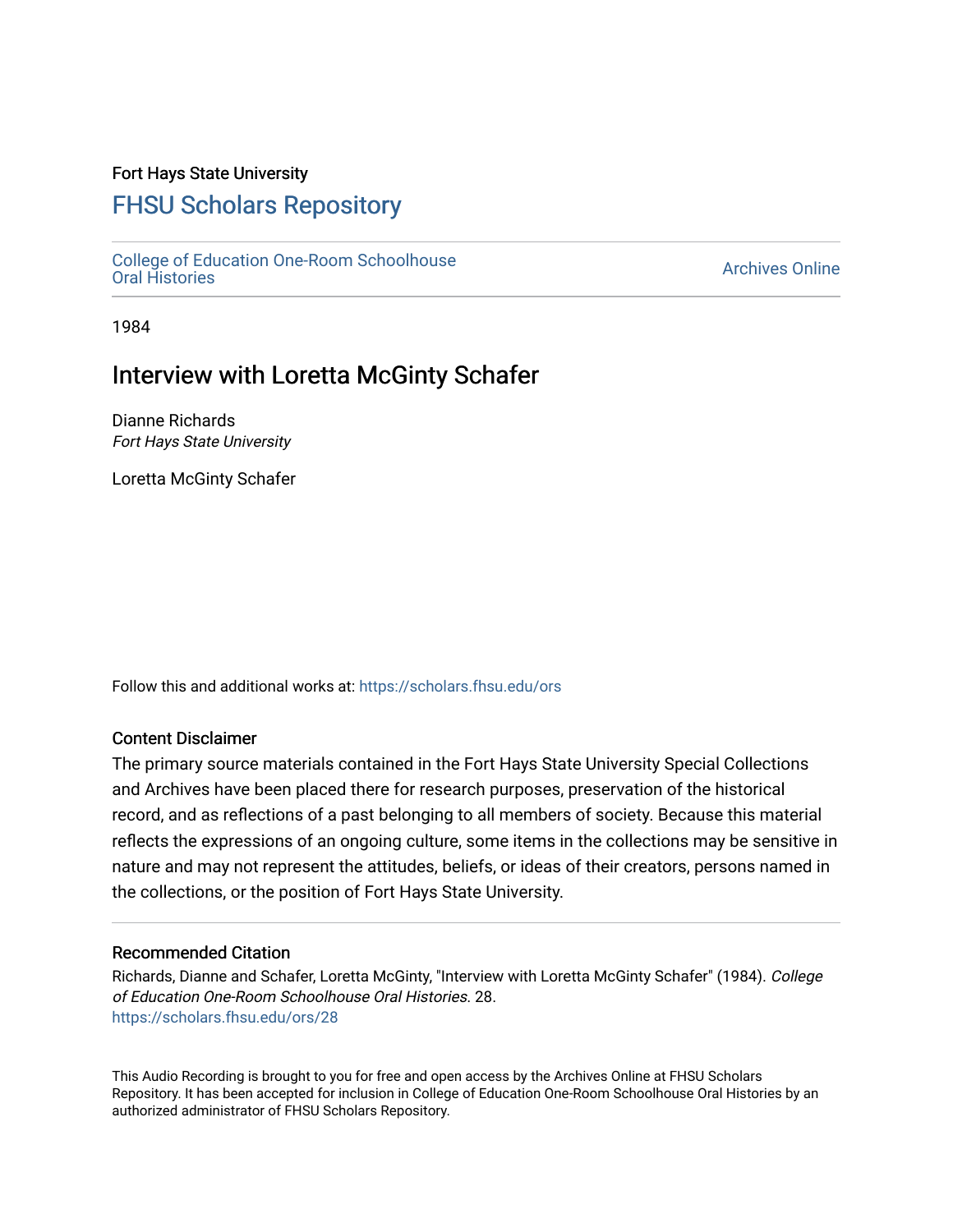### ORAL HISTORY

# TRANSCRIPT OF INTERVIEW WITH LORETTA McGINTY SCHAFER Holiday Home, Larned, Kansas, July 20, 1984

Dianne Richards EDUC- 700 July 23, 1984

 $0.94$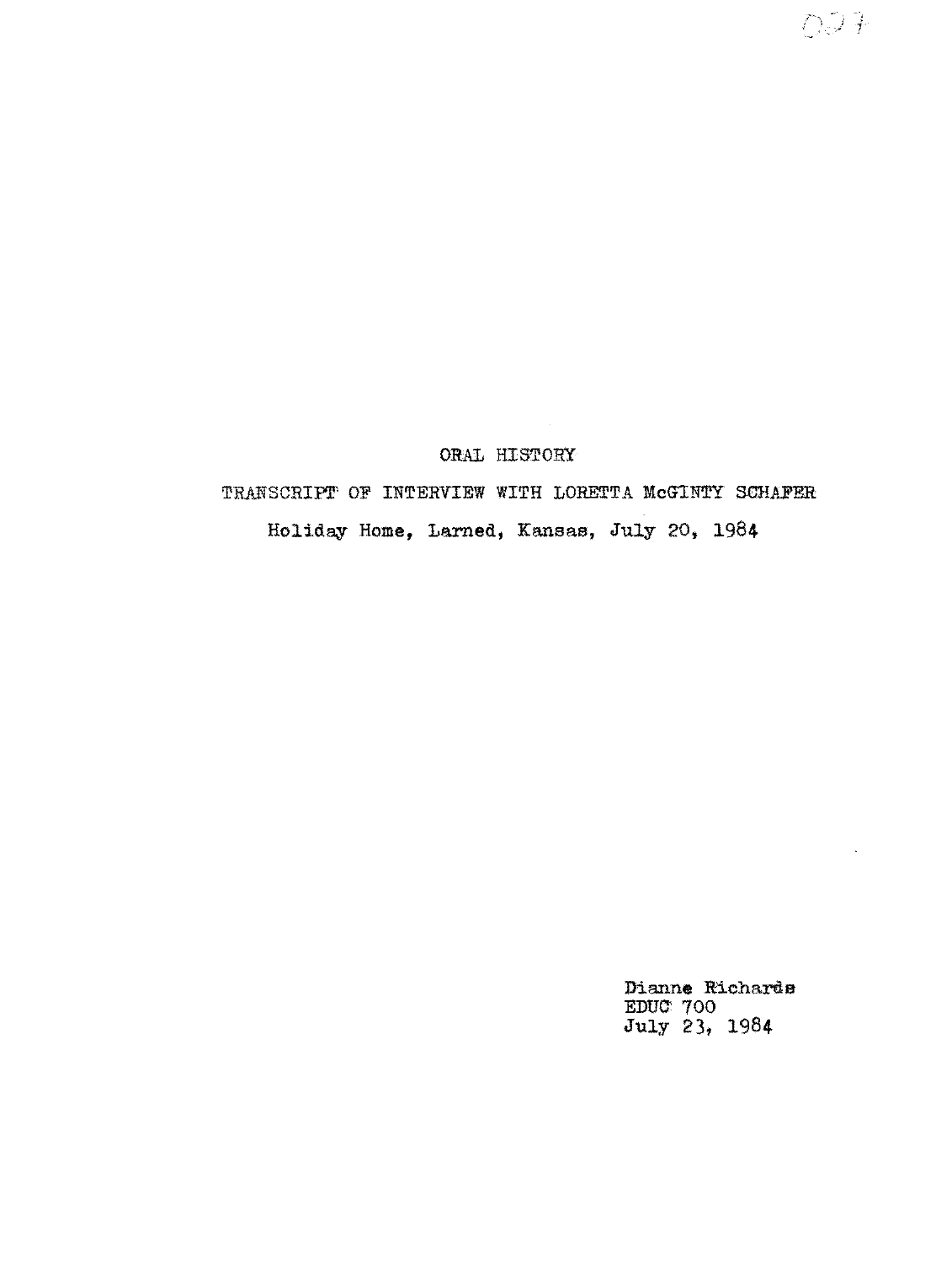TRANSCRIPT OF INTERVIEW WITH LORETTA MCGINTY SCHAFER Holiday Home, Larned, Kansas, July 20, 1984

QUESTION: During what years were you teaching?  $ANSWER: 1926-127$ , that was my first year.

- Q. Where was the school you taught at?
- A. It was about, oh, about four or five miles from Belpre.
- Q. Was it a one room school?'
- A. It was a one room school with two small rooms that were off the entrance hall.
- $Q_$ . And about how many students did you have?'
- $A.$  I had 14.
- Q. You had 14 students. And were you the only teacher?
- A. Yes, the only teacher.
- Q. How did you group the students?
- $A<sub>s</sub>$  Well. I had one in the first grade, and there were three third graders and two fifth graders, three seventh graders and five eighth graders. And we would, and after everybody got, and in cold weather, they all got warm and we gave the flag salute, and then started in. And you couldn't spend more than ten or fifteen minutes at the most with a class. And some of the older students were, some smart older students, and they would help some of the younger ones. And I especially worked hard with those eighth graders because they had to take a county examination and I remember the last month and a half, why, we went to school just alone with those eighth graders and to prepare for this examination. And I got old copies from the county superintendent of what the exam had been before, and we drilled on them and everyone of them passed that year which made me feel real good. We really did work hard and we worried about, one boy but everybody tried to help him and he made it. And then we'd start out with the flag salute and then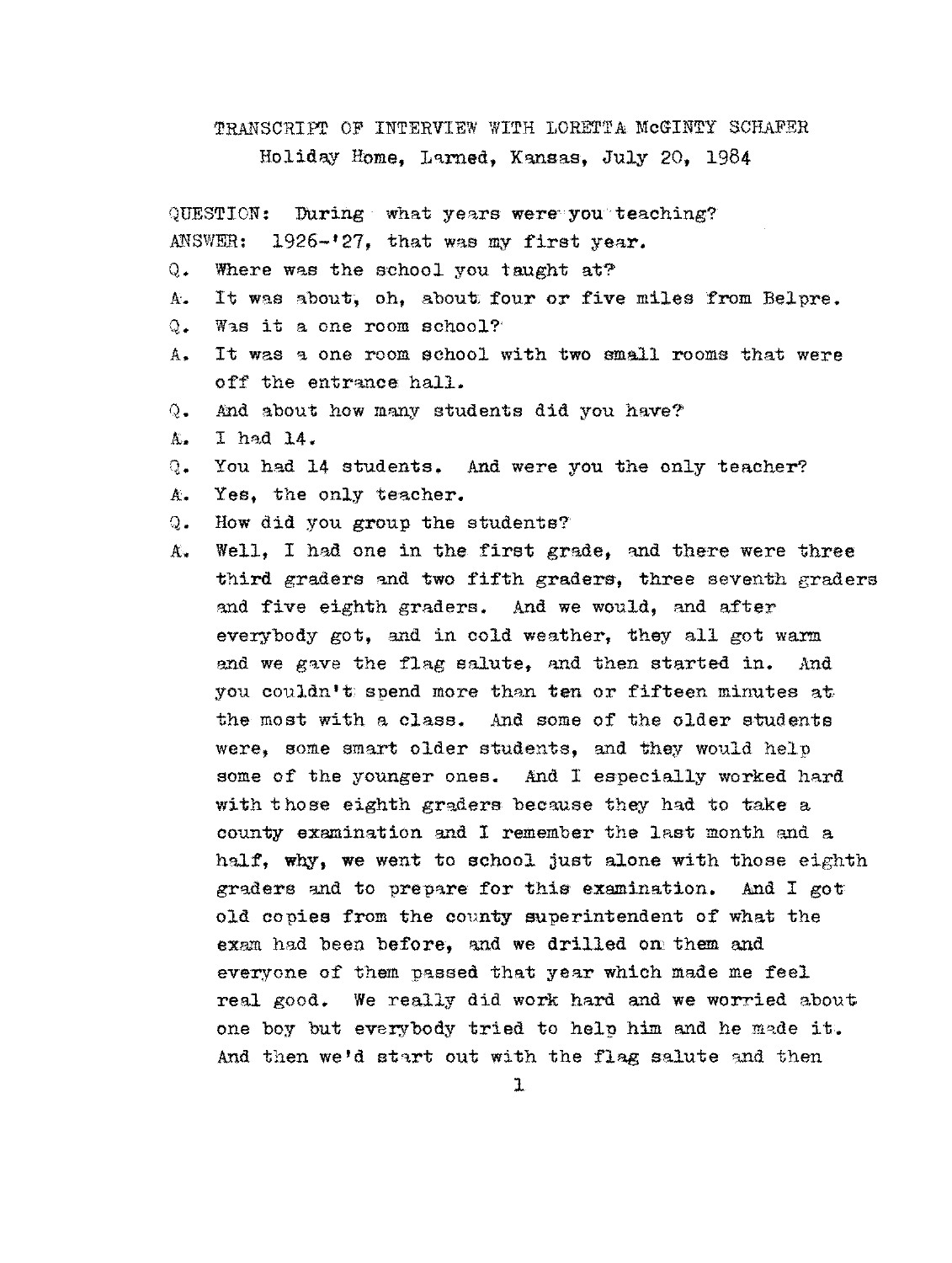somethimes we'd sing because this girl was in the seventh grade and she was quite good on the organ. And we'd sing songs and then on bad days when we couldn't get outside, why, we'd play games in the school. We had very few library books and we put on a Christmas program and had a big--everybody came. And I took bedsheets and put them up for a curtain and we put a wire across. We had a stage and did I say I had to build my own fire?'

- Q. No, you didn't tell us that, the kind of heatmg you had.
- A. Well, it was a big old potbellied stove, I guess you'd call it. A huge stove and it had a big metal fence around it. And except, you know, oh, where you would put the coal and the cobs in it. Well, you had to shake this down in the morning and get all--and then empty the ashes and then build your fire, put the cobs in and get those to burning and then put your coal in. And you couldn't keep anything in there. It would freeze over night. So you couldn't keep any water in there in the building. And the boys brought, there were three or four boys and they were real good about carrying in the coal and the cobs and carrying in the water.
- Q. How did they drink the water? Did they bring cups?
- A. Well, we had a bucket with a dipper and if they didn't have a cup, they just used that dipper. But some of them, most of them had their own tin cups and then I had hooks around where they would hang them. And they did and their feet would be cold when they would get there and their hands. And you had to warm them up because they would carry their dinner pails and some of them would lose a glove or something like that. And, but, baseball was all, oh, we used to play blackman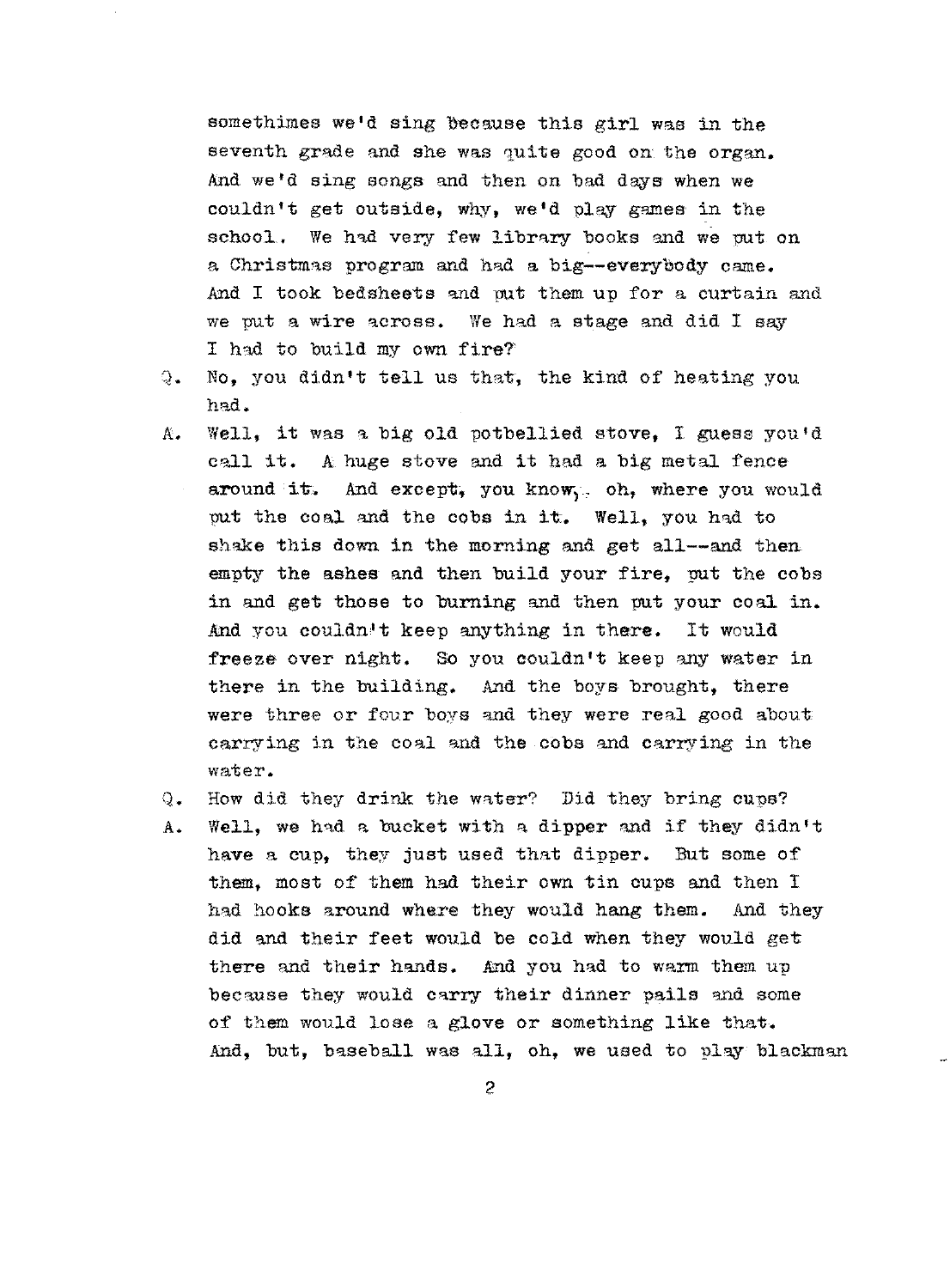and, of course, they'd choose up sides and they always wanted me to be on their side but with baseball. I usually was the umpire. But once in a while I'd play and I could really bat that old ball and. but most of the time I was the umpire.

And the county superindendent would visit once a year and it was always a relief. You didn't know when she was coming or anything and I was always relieved after she made her visit. I could relax a little more because she would grade you, you know, and ask to talk to the kids.

- *1* So it was a woman superintendent, then?
- A. Yes, well, county superintendent, and that's why I got the, she gave me, you know, the examinations and you see, we drilled on those questions and were just real happy when that whole time worried them. That's kind of the way they judged you if those eighth graders could pass that examination, why, then you were a good teacher.
- That's how you were judged as a teacher.  $Q_{\bullet}$
- A. That ' s right.
- Q. How about the lunch for the children?
- A. Well, they brought their lunches and I had to bring mine. And then I was the one that got this idea that they could bring something, and if they wanted to, in a little jar from home, like soup, **a** little bowl of soup, some of them brought navy beans and we'd heat that up in that boiler that was on top of the stove. You know, put the lid on and we'd put that on in the middle of the morning and by noon, you see, they'd have a hot liquid or they could bring cocoa or whatever they wanted to and they thought that was pretty nice.

And we did have a library bookcase but there was very few books we had but the school board let me get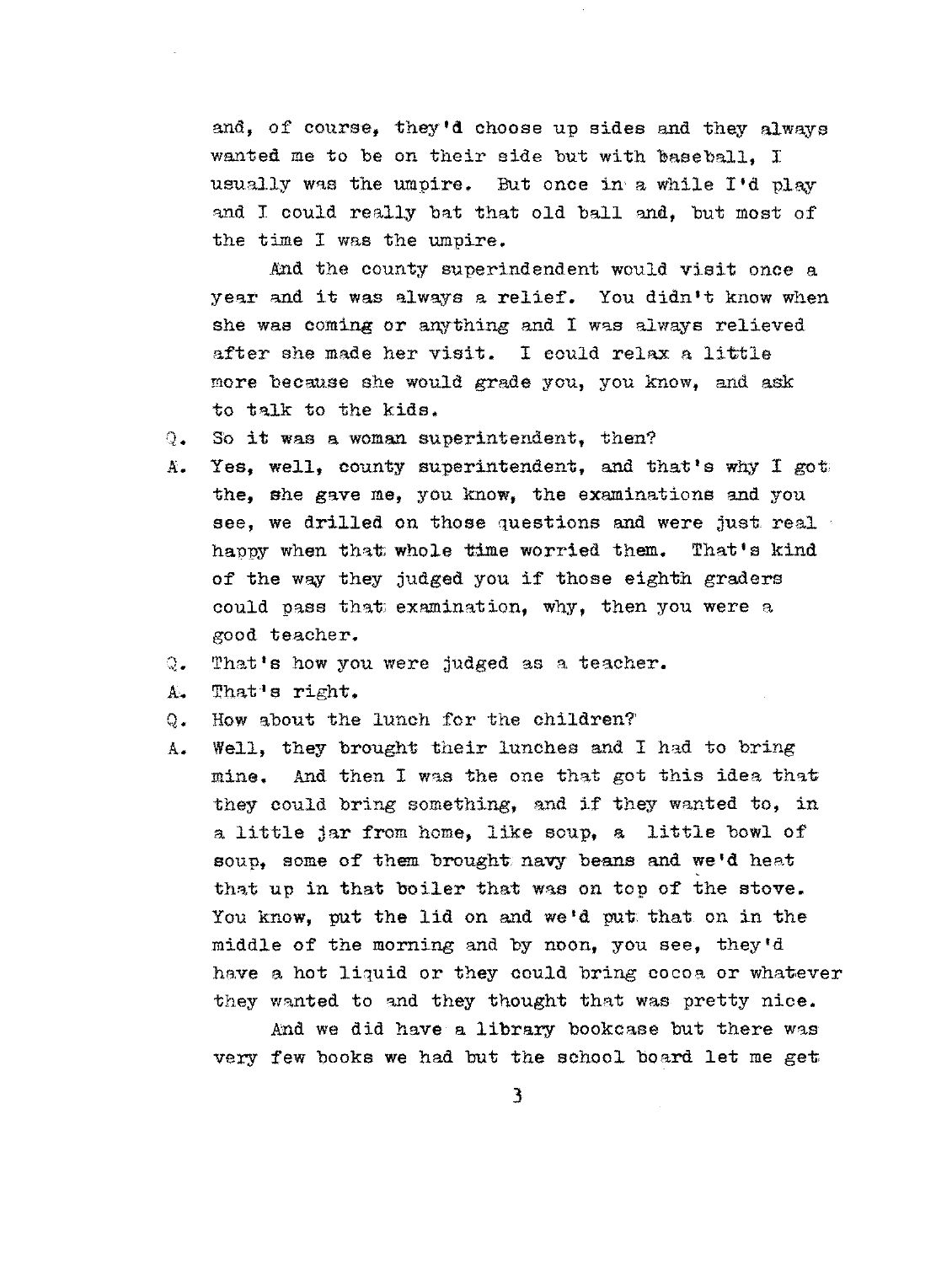some more books. Sometimes, I'd read to them or, well, we, when we had a little bit of time, we'd start a book, And one of them I remember, we read the Bobaey Twins and a whole series of that. And then we'd read a chapter or so or maybe one of the eighth graders would, this one girl could read very well, and they'd want you to go on but you had to stop. And then we had, we used to have spelling matches, maybe on a Friday afternoon and then sometimes the kids, they liked to cipher, you know, and choose up sides and cipher. And, oh, and then this school bell, when, if I was out I had to have the bell with me, but they always liked, somebody like to ring that bell. It was a big old bell and just made quite a bit of noise. And most of the time, if there was anybody close around they wanted to ring the bell for me.

- Q. So you took turns with them?
- A. Took turns, yes.
- 0. How about the books the students used?
- A. Well, you see, at the, this teacher's institute that we had, why we would learn, it was sort of a workship, and we would learn the different, if there was any change in the textbooks and then the new, if there was any new procedures that you were to carry out. Why, you see, we went, we got all that. That was all the teachers in the county and the grade schools were supposed to go there, were required to go there. And then the kids would get their own school books, well, there was mostly, it was the drugstores that carried the books.
- Q. The drugstores had the books?
- A. Had the books and. they bought their own books. The district didn't furnish them. And then they had their own pencils and crayons and we used to make posters

4,.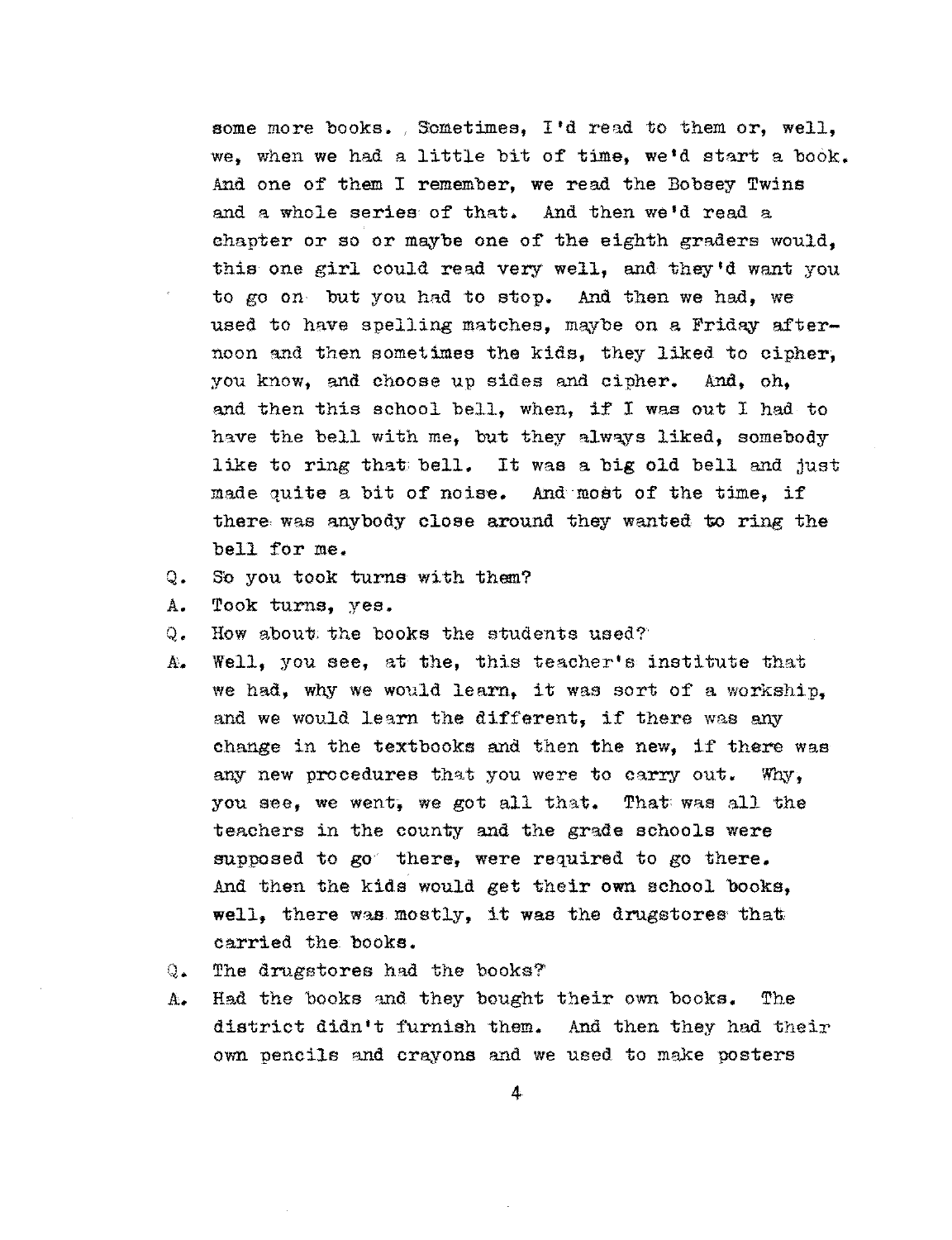and put around the, there was a place to put posters. and we'just, we'd just have that, that was special. And some days, there were a few days that you just didn't get through every, all our schedule.

- Q. What subjects did you usually teach?
- A. Well, we had a, in the first grade, it was just was, was a primer that was what it was called. And then they, of course, I didn't have second grade that year, and the third grade had a reader, and arithmetic book and I believe that's all. And then in the fourth grade, they started geography and then in the seventh grade, they had, well, of course, they had geography and history. History started in the seventh grade and it seems like **we** had a physiology book. And I know, I **forget how** many, how many different subjects that they had to passin the examination. And there was no music, I mean, we just did that on our own.
- Q. That was your own activity?
- X. Un huh.
- Q. What kind of materials did you have to teach with and how did you teach the kids what they were supposed to learn?
- Q. Well, the little first graders, I had flash cards to start out to teach reading and the same way with arithmetic. I made these myself and then in the other grades...
- Q. When they learned the geography, what did they do?
- A. Oh, well, we had a globe, then we had maps and then we had a map that I could pull down--it was like a curtain--of the different countries. And we, they were taught how many continents there were and, but they were required, I mean, they knew the states and the capitals. And some of the older ones would help the younger ones, now like with the flash cards. And we really didn't have much. And we did have penmanship,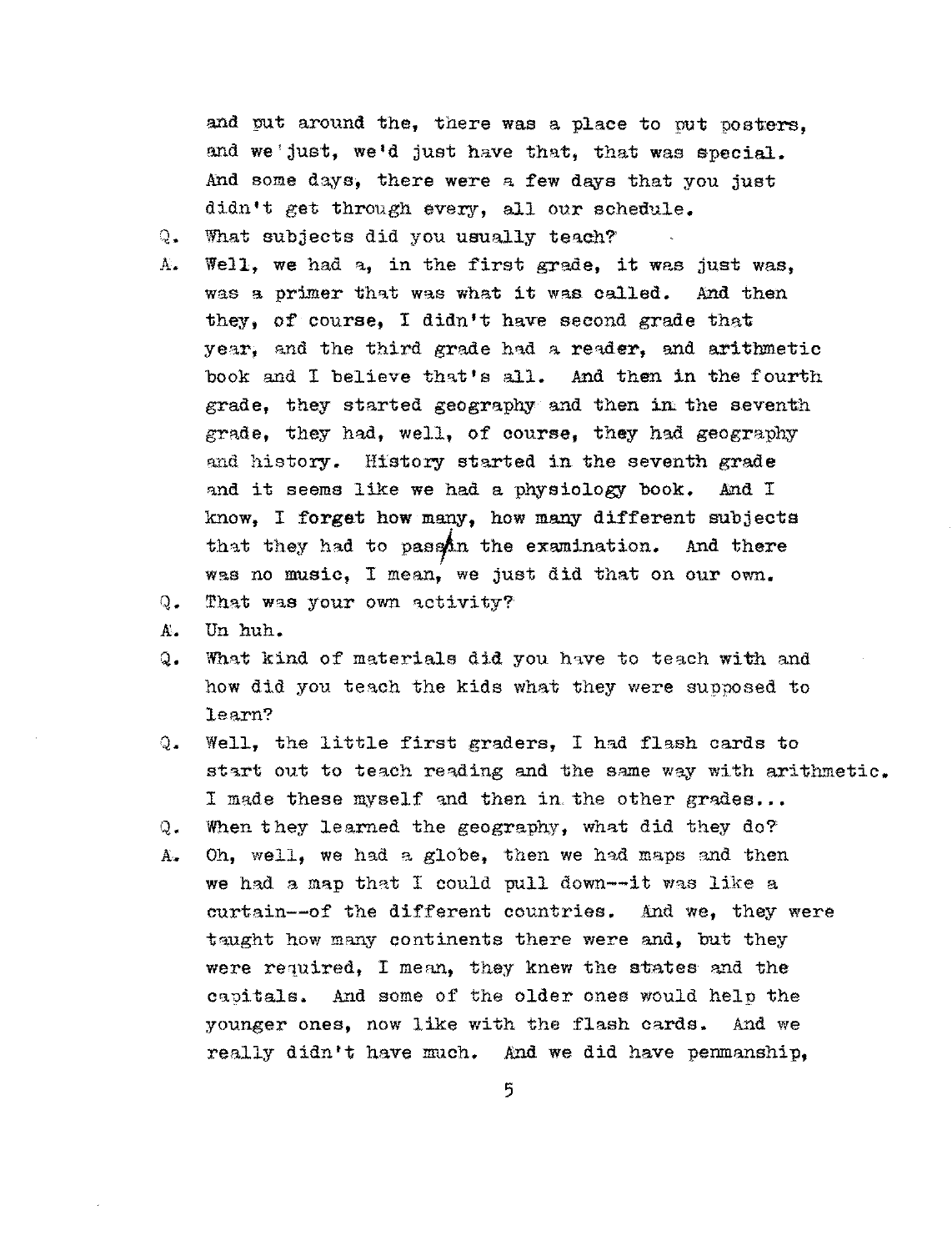and this was a book and they would learn to write.  $I$ think it was called Palmer.

- Q, Palmer method?
- A. Yes, and we'd have that and try the one line space. You know some of the samll letters were one space. that was the beginners, and then two, and then, but we didn't teach any printing. It was all longhand.
- $Q<sub>z</sub>$  As soon as they began to learn to write, they learned longhand writing. How did you usually test the students?
- A. Well, with, uh, we didn't have any workbooks, you just had to make up your own. And a course of study, we'd make out a course of study a month ahead or at least we tried to and keep up with that and that'd be your requirements if you, that you could sort of go by. And this was a nine montns'school which was, most of them, most of the country schools were just eight months and this was a nine months school.

Q. About what was the length of the school day?

- A. Well. it started at nine and we went home at four. And then we took, well, an hour at noon, you know. They'd play, go out and play sometimes, and sometimes I'd go with them. They'd have their lunch first, eat their lunch, and some of the, you know, they'd have a lunch, and lots of times it'd be a gallon bucket with a lid and that would be on there tight and then they would open that and sometimes they'd have boiled eggs.
- Q. And so, at lunch then, you'played games. What kind of games did they like to play?
- $k$ . Well, it it was any decent weather, they always wanted outside. Like I said, the liked to play in those trees and this pond was there and the boys, some of the older boys, made them fishing poles and would pretend. They would sit up in that tree and pretend they were cat fishing and have a string, you know.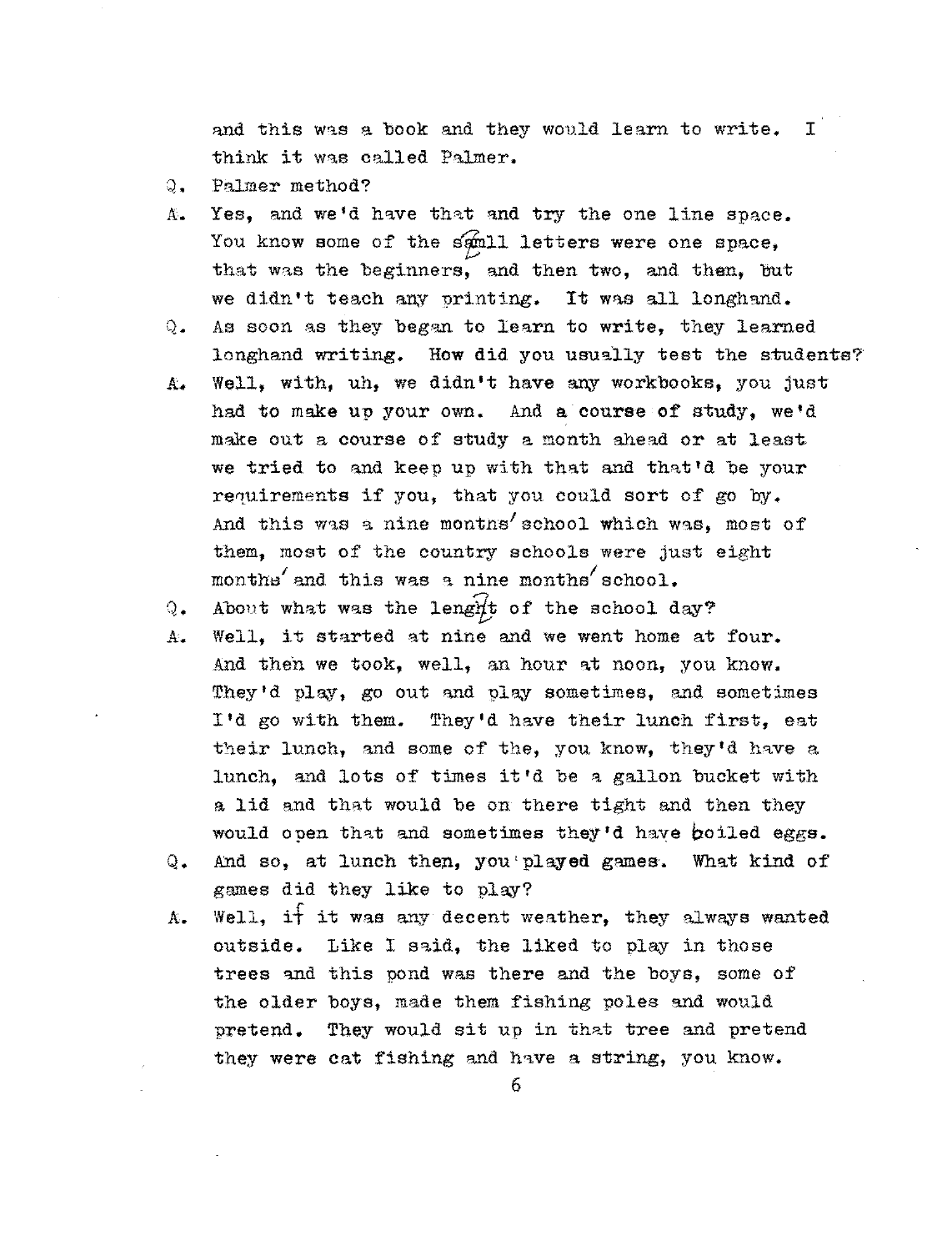I don't know, they just liked to do that, get up in the tree and then this pond was there.

- Q. Were there really any fish in it?
- A. No, there wasn't any fish in it and then in the winter, why, they always wanted to go out there and skate on that ice. Lot of them tumbled but it didn't seem to hurt them.
- Q. Did you go skate, too?
- A. Oh, yes, yeah, it was fun when I fell down, they thought it was funny.
- Q. How about discipline? Did you have any--what kinds of punishments did you give?
- A. Well, I really didn't have any discipline problems. One little boy, one dey he was going along dragging his feet and I said, "Harold, pick up you feet," and he turned around md he said, "Oh, where did I leave them."' And, of course, everybody thought that was, well, we just laughed about that. And some of them, there was whispering. But with just fourteen, there wasn't any disciplinary problem at all. I mean I never had to, I never kept them after school because they all had to go home. And they didn't, some of them did do homework, but I didn't require it because I don't think they did so much homework then. But there were some that would take their books home and study.
- Q. Theyprobably had a lot of chores to do, too.
- A. Well, too, they had chores to do. And they walked as far as, oh, a mile and three quarters. Of course, in bad weather their parents drove them to school.
- $Q_{\bullet}$  Were most of the children children of farming families?
- A. They were all children of farming families.
- Q. Did they have any particular national background or religious backgrounds?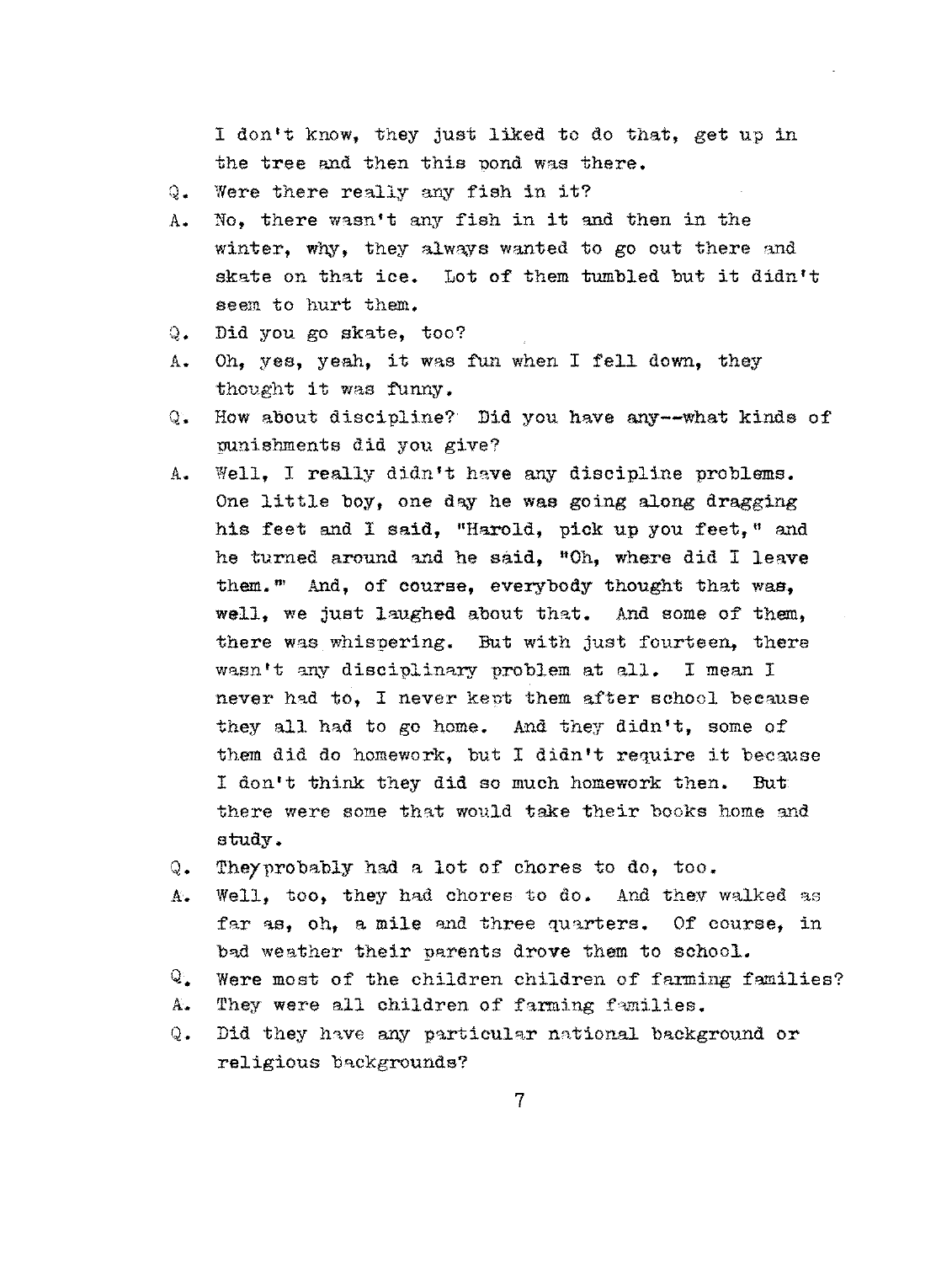- A. Well, no, not really, they didn't. Then that seemed to be a time that they stressed patriotism and, you know, we had, we put the flag up, had a flagpole. Lots of schools didn't have flagpoles but we had a good flag and that had to be put up every morning and taken down and folded up before we went home. And one night I forgot to take it down and one of the boys came to school, it was never locked, and because he thought. it would be awful if the flag would have had to of been left up over night. It was consider, wrong then to leave the flag up over night and he, of course, he thought he had something on me because  $I'd$  forgotten to take it down.
- Q. But it was a good thing he remembered.
- A. Yeah, well, he could see it. You see he lived, oh, closer, probably half a mile. Anyway he knew it was up.
- Q. Now you told us some of the special activities you had. You mentioned the Christmas program...
- A. Well, we had, this was really quite a deal and we had, we practiced, we had a little pley and we had Santy Claus. And we had, like I said, we took bedsheets and made a curtain and we fixed up sort of a little stage. And I remember I fixed it to make it look like a window because in this little play, there was something about the window and I took a curtain and fixed it. And, of course, there was no window there but it just looked like a window. And we brought. a few chairs and things from home. I think it was to be a livingroom scene. And that really went over big. And then, the last day of school, it was a big day because they would have a big dinner and everybody came to that. And there wasn't much, there wasn't any studying done. They come, you know at noon, or just before noon.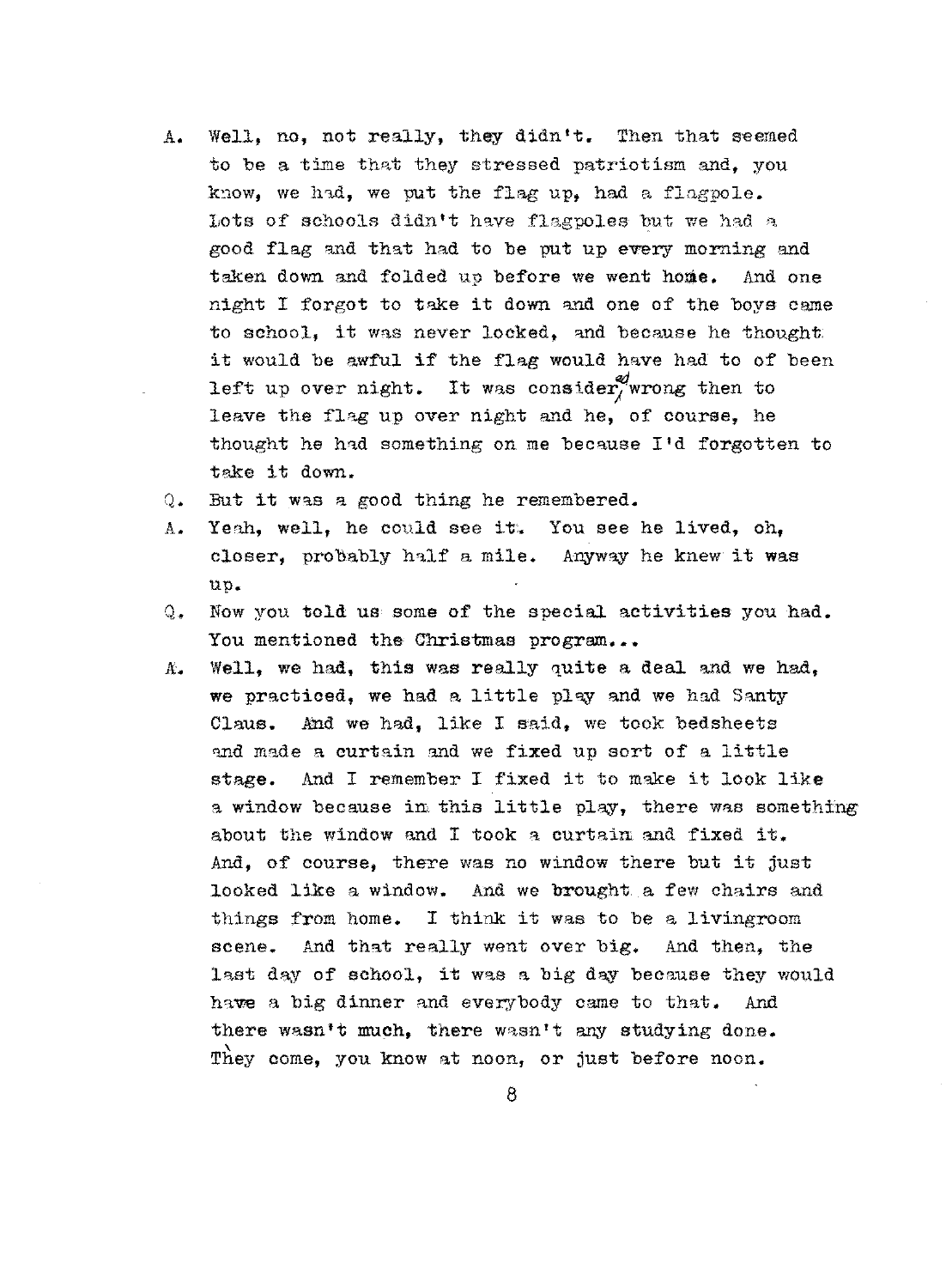And we had all kinds of...

- Q. Was that just the students or...
- A. No, that was the whole district if they wanted to come. Some of them came that didn't even have children. in school but they had this, the last day of school.
- Q. Did they use the schoolhouse for other things besides school purposes.
- A. No. not really.
- Q. How about spelling bees? Did you have spelling bees?
- A. Well, we had, we called them spelling matches, and they would come up and I would pronounce words and the last one, that was the winner. And they liked to cipher. I'd give them oroblems, and the one that could go to the blackboard and could solve that problem,. why, then they were the winner.
- Q. Did you ever compete with other schools?
- A. No, well, there wasn't any schools too close. And we had very few visitors.
- Q. Parents didn't usually visit. Did you have any group like the PrA.
- A. No, nothing like that.
- Q. Who hired the teachers?
- A. Well, the school board.
- Q. It was a county school board or just the district?
- A. No, just the district school board.
- Q. And about how much did the teachers make?
- A. Well, I got a hundred and five dollars a month and that was pretty good wages then.
- Q. How about any special rules that you had to follow as a teacher?'
- A. Not in the country schools.
- Q. How about your special responsibilities? You told us about putting up the flag and about getting the stove ready, were there any other things you had to do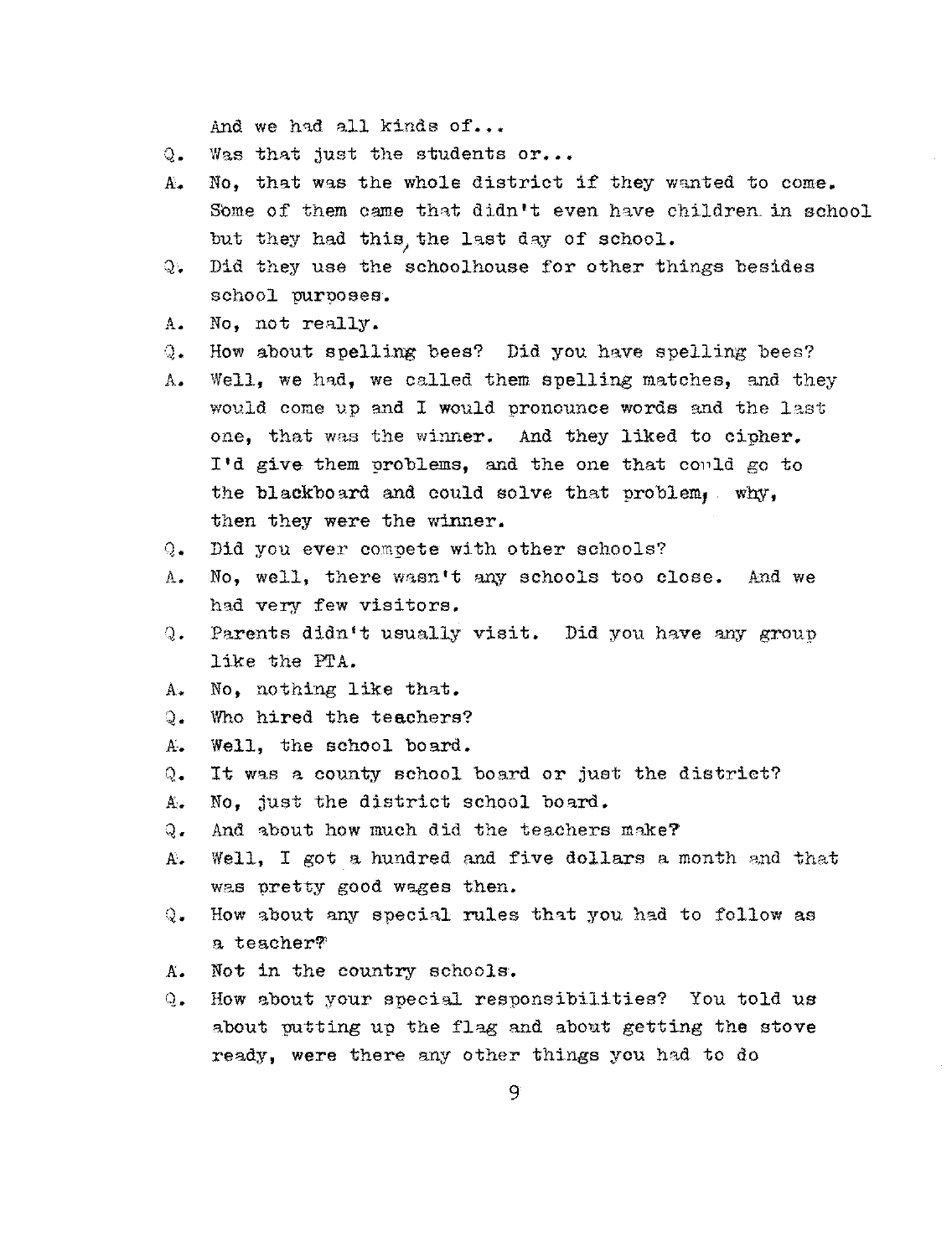besides teaching?

- A. Well, did I tell you it was my job to sweep the floor and I would do that after school was out and instead of waiting 'til morning. I always managed to do that before I went home and  $I'$ d stay there sometimes and work and then come back to that old, cold schoolroom early in the morning and build the fires and... But they were all, in the bad weather, they were always, it took the building a while to warm up.
- Q. Where did you stay while you were teaching?
- A. Well, I stayed at home.
- Q. You stayed with your family. And how much school did you have? What training did you have?
- A. Well, I had, this was just right at the time they had discontinued normal training and so I went to Hays to school, and took a, and we had to take an examination. And, I don't know, I think it was 17 subjects and the county superintendent at Hays gave this. where we went to for our exam and the we got a certificate that was good, I think, for three years. And then I went every summer for awhile. Well, that's
- Q. When you needed special supplies and materials for teaching, how did you get them?
- A. Well, I asked the chairman of the school board and he was very generous compared to what some of the other teachers would get. And most anything I asked for he would get it.
- $Q_$ . Let's see, I think we talked about the heating. What kind of lighting did you use?
- $A.$  Well, it was just the, there was no lighting only just the windows and shades. There was no curtains.
- Q. How about the toilet facilities the school had?
- A• Well, they had the outside toilets. There were, no, there wasn't toilet tissue at that time and we would empty the waste baskets which had crumpled writing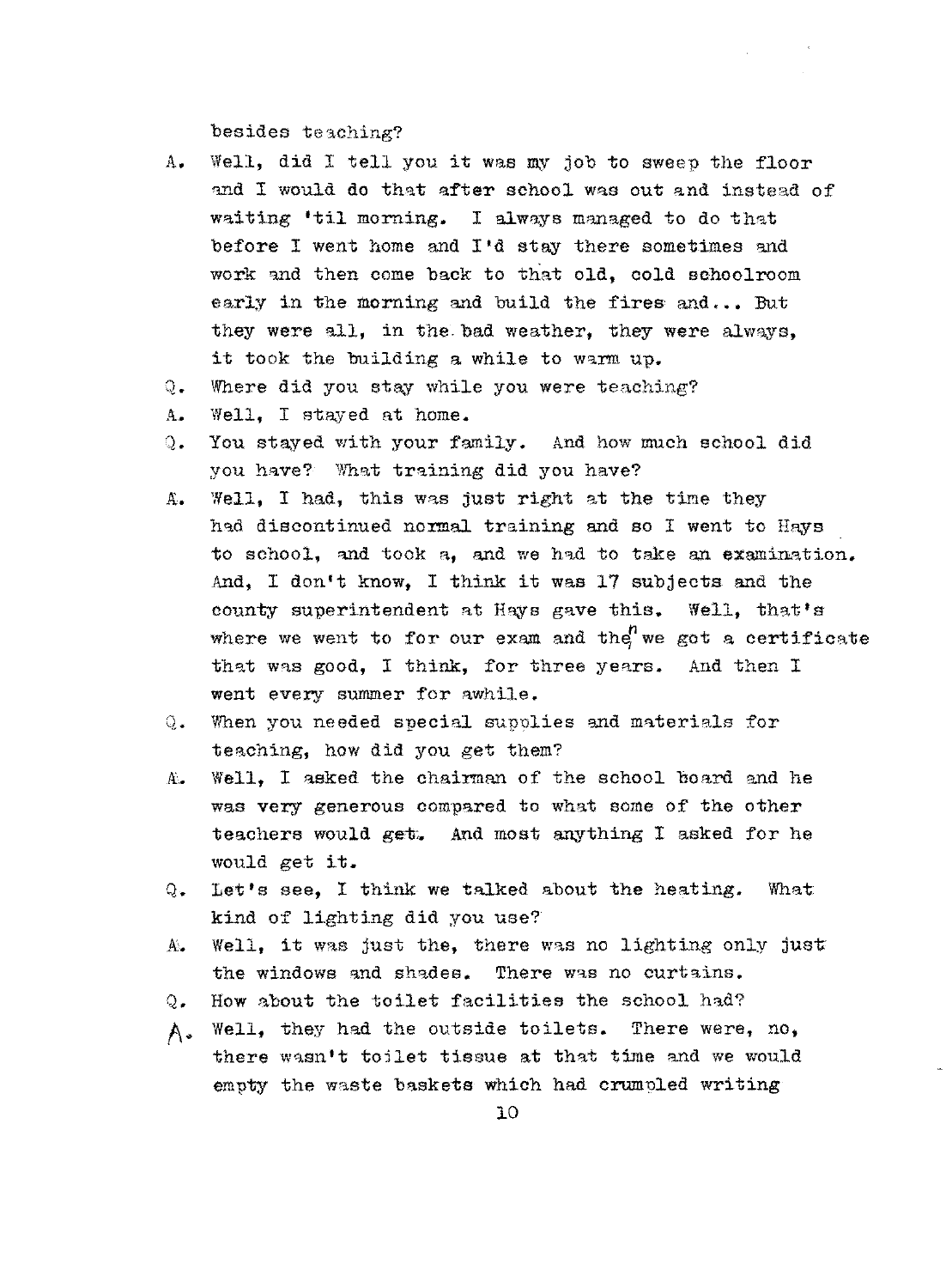paper and that was taken out. One of the girls would take it to the girls' toilet and the boys would, and that's what they used.

- Q. That's what they used for their toilet paper. Did the students have to pay anything to go to school or did they have any fees of any type?
- A. No, no there was no kind of fees.
- Q. Just buying their books.
- A. Buying their own books.
- Q. When the students finished school, what did they usually do? Were they mostly farmers? What kind of work did they enter?'
- A. Well. they had chores and things of that kind. But I don't think there were any of them that did real farm work. They were, see, they'd be about 14 years old, 13, about 13 most of them **were.** And, but I don•t think that any of them actually worked with farm machinery. They had their chores and some of them had to milk cows, I remember them talking about that.
- Q. When they finished eighth grade, what kinds of things did they do? Did many of them go on to other schools?
- A. Well, most of them went to high school. Now, thatr eighth grade class, all but one boy went to high school.
- Q. Where was the high school?
- A. Well, one of them was in Belpre and then there was some others that went to Macksville.
- Q. And where did you go to school when you were in elemenatary school?
- A. Belpre, and I graduated.
- Q. And I think you mentioned to me that your principal  $(in$  Belpre)...
- A. Was my primary teacher.
- Q. And then you began to teach...
- A. And she taught quite awhile. She had them older than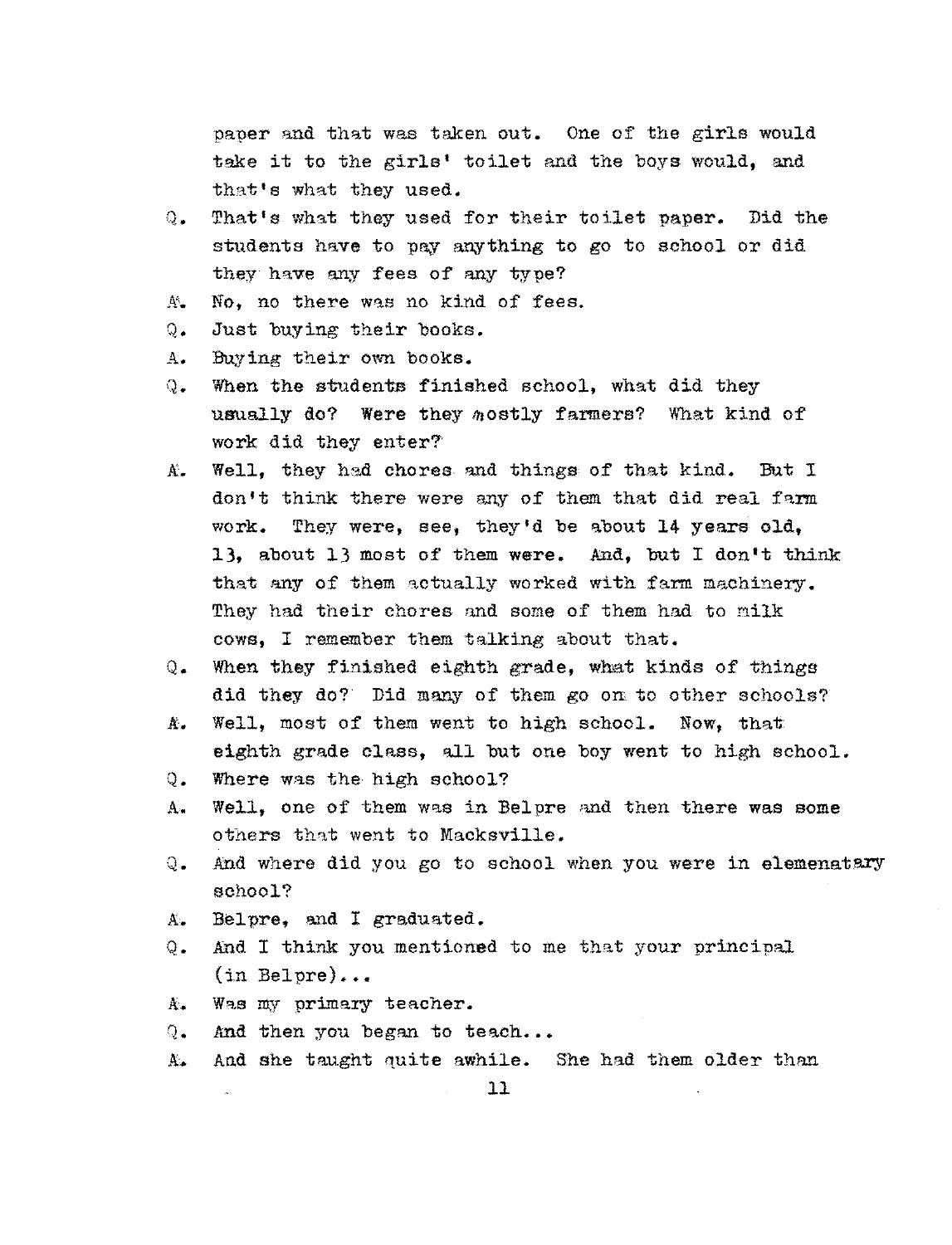than I was. She taught there forty some years.

- Q. Do you remember her name?
- A. Un huh, Ora. Rankin.
- T. Is your school still standing?
- A. You know, I don't know because I haven't been back there. This was about, oh, about three and a half miles from where I lived and I haven't been back there, oh, right where that school was, oh, for thirty years or more. But it seemed like that there was, the homes were pretty close to this school because I think the longest that anyone walked was about a mile and a half.
- Q. Was the school, do you remember if it was built out of wood or stone?'
- A. Wood, painted white. But I can't remember, it had a number but: I can't remember the number.
- Q. I think you told me earlier, the school had a special piece of equipment.
- A. An organ.
- Q. An also a telephone. Do you want to tell us about the telephone?
- A, It was a country line telephone and it was in this room where we had our drinking water. And we could hear the, the telephone would ring but everybody had .a, like one long, two shorts, or a long, and I can't remember what ours was, but as I remember, I never had to call anyplace or no one ever had to, and that was unsusual. Most of the schools didn't have a telephone. But I guess this school board, in an ememgency, they wanted a telephone. But we paid no attention, you know, and there wasn't a lot, it didn't do a lot of ringing but the telephone was there.
- Q. If you had to name one thing that maybe the one room schools did better than what we do today, what would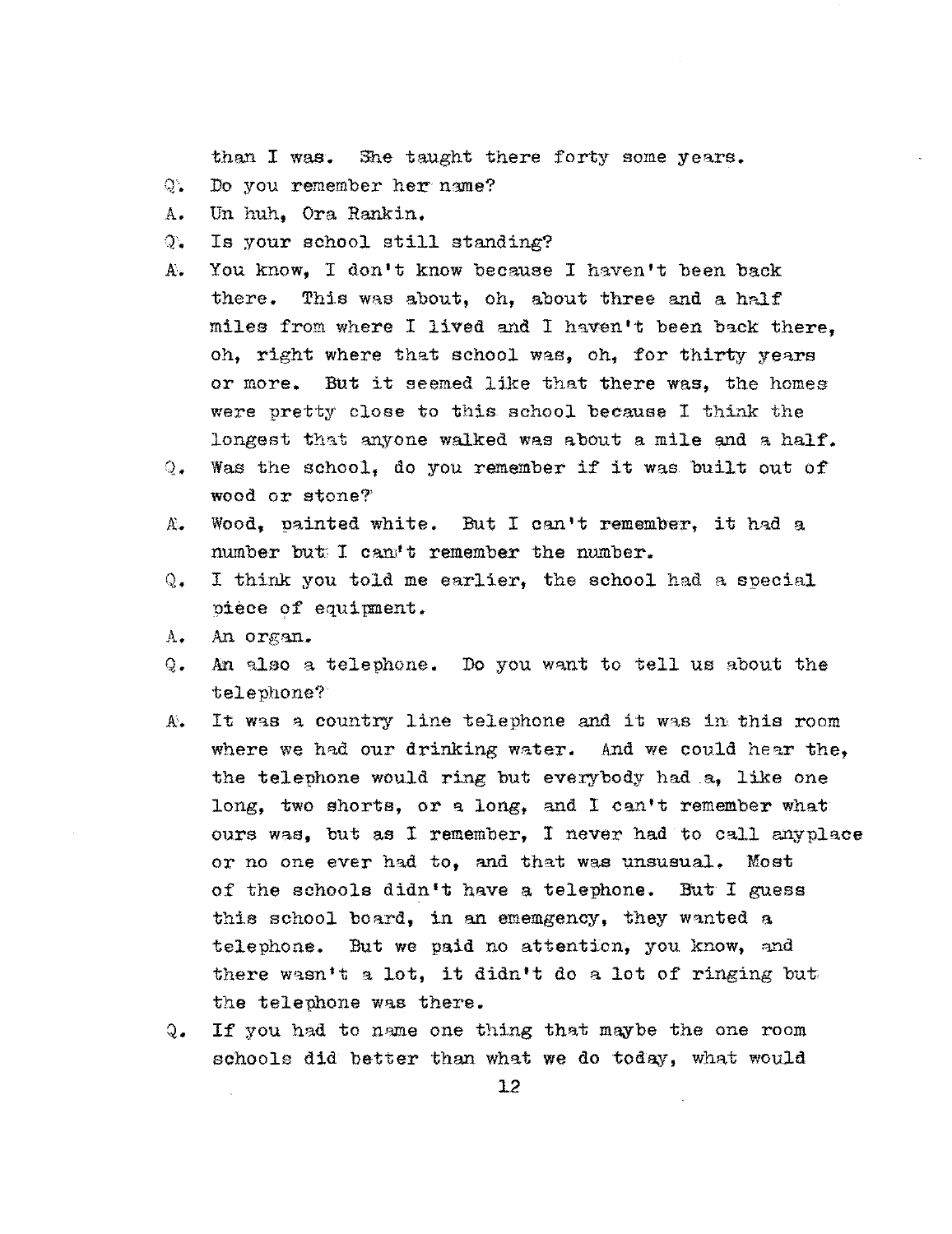you probably name?

- A. Well, I believe that they were all just interested in each other. And wanted to help just like the. when I had those eighth graders and we were all so anxious that they pass their examination so they could go into high school. And they were so willing and would help one another and this one boy, everybody worked on him and he made it. And they felt, and I felt that at that time, it wasn't fair that they had to take this while in schools like Belpre and other elementary schools, you see, they didn't have to pass this county examination. And it was quite an ordeal for them. And I have been told that those students that came from that school. those country schools made better freshmen than a lot of them from the city schools or the small city schools.
- Q. So, in other words, they all had, everyone had to work hard together and help one another.
- A. Seemed like they did.
- Q. And more so than in the city schools.
- A. And I did quite a bit of studying myself to keep ahead of the eighth grade. I think I learned an awful lot that winter that I missed out on all through school.
- Q. Because you had the responsibility to teach.
- A. To teach and I had to keep ahead of them.
- Q. Did any of the students go on to do anything particularly outstanding?
- A. Not that I can, I think most of them married and had families and some of them went, moved away. I heard about it. and farmed.
- Q. A large portion farmed...
- A. Yeah. and married and had families.
- Q. Do you remember any particular controversies or problems that arose while you were teaching?
- A. Well, about the only thing, there was Jehovah's Witnesses,